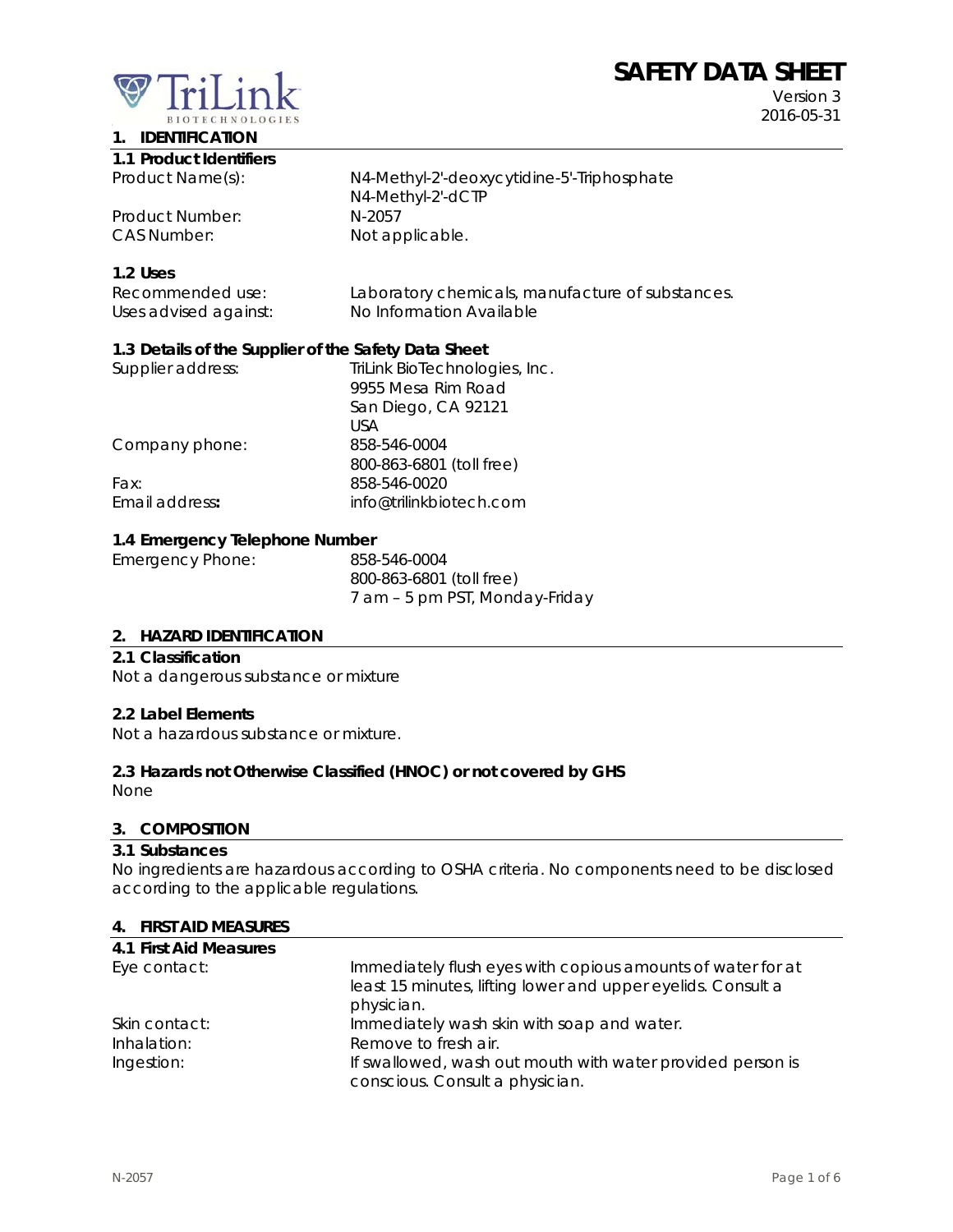# **4.2 Most Important Symptoms and Effects, both Acute and Delayed**

No information available.

# **4.3 Indication of any Immediate Medical Attention and Special Treatment Needed**

No information available.

# **5. FIRE-FIGHTING MEASURE**

| 5.1 Extinguishing Media |                                                                 |
|-------------------------|-----------------------------------------------------------------|
| Suitable Media:         | Use water spray, alcohol-resistant foam, dry chemical or carbon |
|                         | dioxide.                                                        |

# **5.2 Special Hazards Arising from Product**

No information available.

# **5.3 Advice for Firefighters**

As in any fire, wear self-contained breathing apparatus pressure-demand, MSHA/NIOSH (approved or equivalent) and full protective gear.

# **6. ACCIDENTAL RELEASE MEASURES**

**6.1 Personal Precautions, Protective Equipment and Emergency Procedures**  Ensure adequate ventilation. Avoid breathing vapors, mists or gas. See Section 8 for personal protection.

# **6.2 Environmental Precautions**

See Section 12 for additional ecological information.

# **6.3 Methods and Materials for Containment and Clean Up**

Prevent further leakage or spillage if safe to do so. Soak up with inert absorbent material. Pick up and transfer to properly labeled containers. This material and its container must be disposed of as hazardous waste.

# **7. HANDLING & STORAGE**

# **7.1 Precautions for Safe Handling**

Ensure adequate ventilation. Avoid breathing vapors, mists or gas. See Section 8 for personal protection.

# **7.2 Conditions for Safe Storage**

Keep/store only in original container. Storage Temperature: -20°C or below.

# **7.3 Incompatibilities**

None known based on information supplied.

# **8. EXPOSURE CONTROLS/PERSONAL PROTECTION**

#### **8.1 Control Parameters**

This product, as supplied, does not contain any hazardous materials with occupational exposure limits established by the region specific regulatory bodies.

# **8.2 Appropriate Engineering Controls**

General industrial hygiene practices.

# **8.3 Individual Protection Measures**

Eye/Face Protection: Wear safety glasses with side shields (or goggles).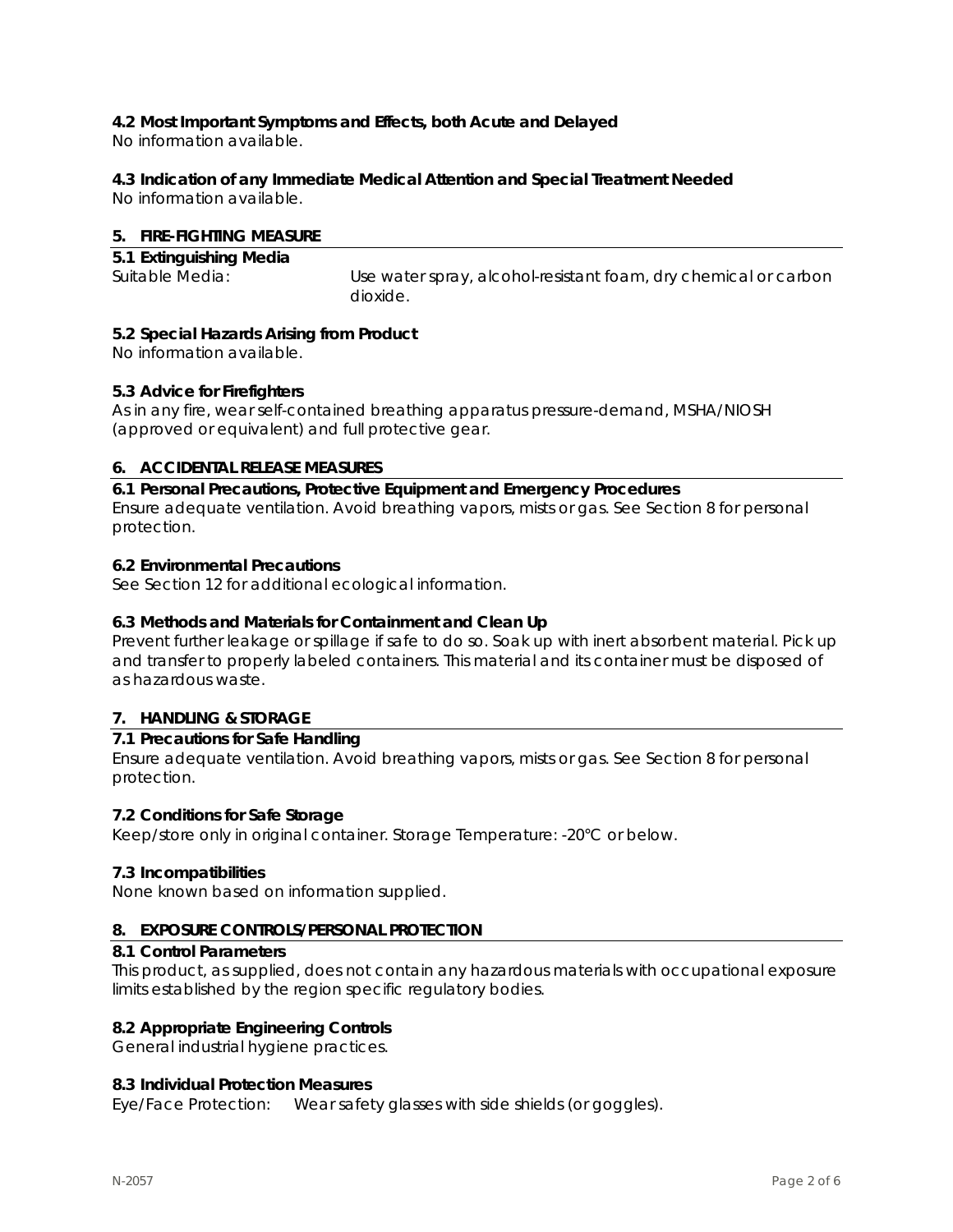| Skin/Body Protection: | Wear suitable protective clothing and gloves.                |
|-----------------------|--------------------------------------------------------------|
|                       | Respiratory Protection: Use in well ventilated areas.        |
| General:              | Handle in accordance with good industrial hygiene and safety |
|                       | practice.                                                    |

#### **9. PHYSICAL AND CHEMICAL PROPERTIES**

| 9.1 Information on Basic Physical and Chemical Properties |                                                       |  |  |
|-----------------------------------------------------------|-------------------------------------------------------|--|--|
| Physical state:                                           | Liquid                                                |  |  |
| Appearance:                                               | Colorless                                             |  |  |
| Odor:                                                     | Mild                                                  |  |  |
| pH:                                                       | Refer to trilinkbiotech.com for specific information. |  |  |
| Melting Point/Freezing Point:                             | No information available                              |  |  |
| <b>Boiling Point/Boiling Range:</b>                       | No information available                              |  |  |
| Flash Point:                                              | No information available                              |  |  |
| <b>Evaporation Rate:</b>                                  | No information available                              |  |  |
| Flammability (solid, gas):                                | No information available                              |  |  |
| Upper/Lower Flammability                                  | No information available                              |  |  |
| Limits:                                                   |                                                       |  |  |
| Vapor Pressure:                                           | No information available                              |  |  |
| Vapor Density:                                            | No information available                              |  |  |
| Relative Density:                                         | No information available                              |  |  |
| Specific Density:                                         | No information available                              |  |  |
| Water Solubility:                                         | No information available                              |  |  |
| Partition Coefficient:                                    | No information available                              |  |  |
| <b>Autoignition Temperature:</b>                          | No information available                              |  |  |
| Decomposition Temperature:                                | No information available                              |  |  |
| Viscosity:                                                | No information available                              |  |  |
| <b>Oxidizing Properties:</b>                              | No information available                              |  |  |
|                                                           |                                                       |  |  |

#### **10. STABILITY AND REACTIVITY**

# **10.1 Reactivity**

No information available.

# **10.2 Chemical stability**

Stable under normal conditions.

#### **10.3 Possibility of hazardous reactions**

Can react briskly with oxidizers, danger of explosion.

#### **10.4 Conditions to avoid**

Incompatible materials. Ignition sources. Heat.

#### **10.5 Incompatible materials**

Strong oxidizing agents.

#### **10.6 Hazardous decomposition products**

Thermal decomposition can lead to release of irritating and toxic gases and vapors. Carbon monoxide. Carbon dioxide (CO2).

#### **11. TOXICOLOGICAL INFORMATION**

# **11.1 Information on likely routes of exposure**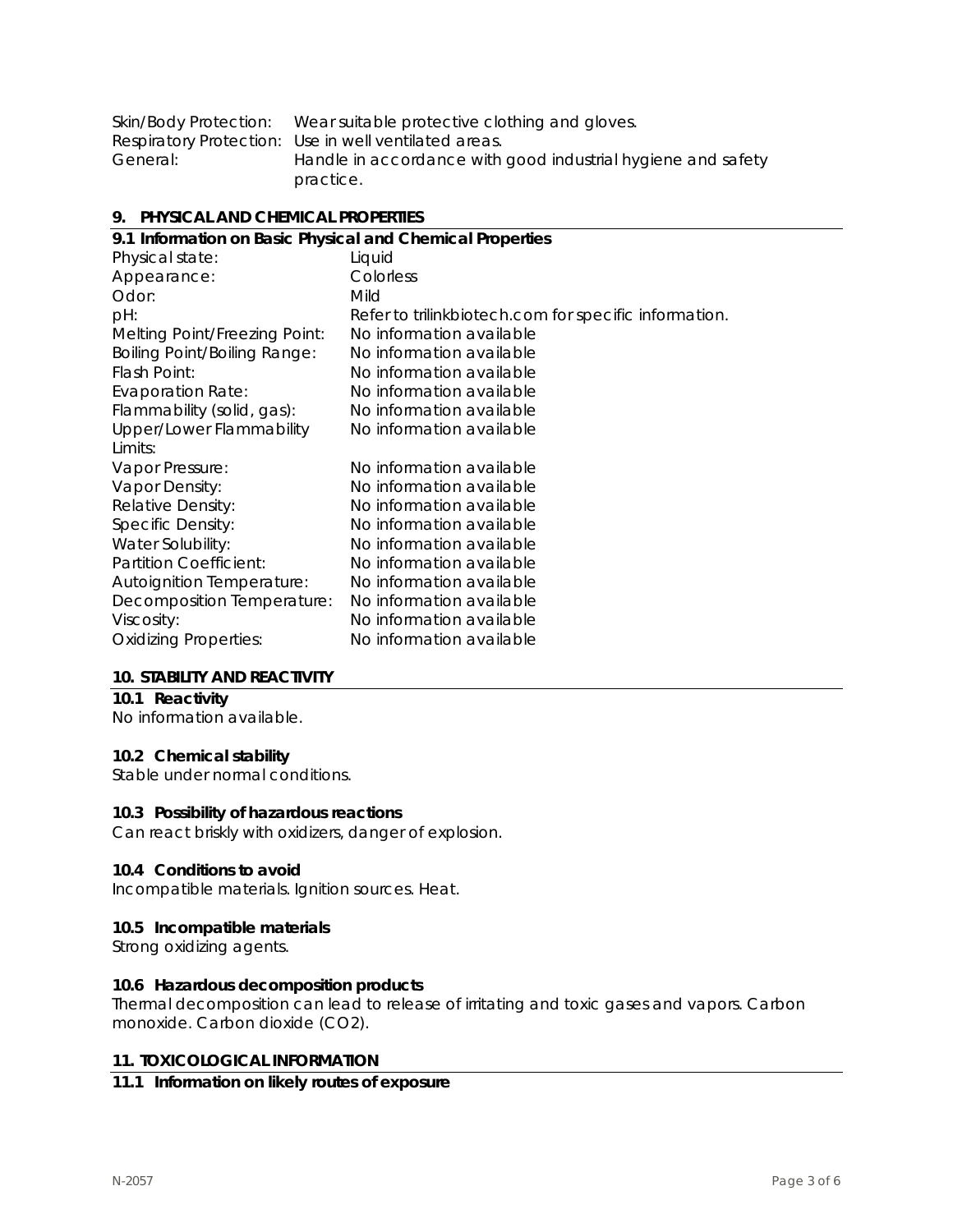| Inhalation   | Avoid breathing vapors or mists. May cause irritation of<br>respiratory tract.                                                                                                                                                 |
|--------------|--------------------------------------------------------------------------------------------------------------------------------------------------------------------------------------------------------------------------------|
| Eye contact  | Redness. May cause slight irritation.                                                                                                                                                                                          |
| Skin contact | Prolonged contact may cause redness and irritation. Repeated<br>exposure may cause skin dryness or cracking.                                                                                                                   |
| Ingestion    | May cause drowsiness or dizziness. Ingestion causes burns of the<br>upper digestive and respiratory tracts. Symptoms include burning<br>sensation, coughing, wheezing, shortness of breath, headache,<br>nausea, and vomiting. |

# **11.2 Information on toxicological effects**

Symptoms No information available.

#### **11.3 Delayed and immediate effects as well as chronic effects from short and long-term exposure**

| Skin corrosion/Irritation:                                  | Mild                                    |
|-------------------------------------------------------------|-----------------------------------------|
| Serious Eye Damage/Eye                                      | Mild                                    |
| Irritation:                                                 |                                         |
| Skin or Respiratory Sensitization: No information available |                                         |
| Germ Cell Mutagenicity:                                     | No information available                |
| Carcinogenicity:                                            | No information available                |
| Reproductive Toxicity:                                      | No information available                |
| Developmental Toxicity:                                     | No information available                |
| Teratogenicity:                                             | No information available                |
| STOT - Single Exposure:                                     | No information available                |
| STOT - Repeated Exposure:                                   | No information available                |
| Target Organs:                                              | Kidneys, eyes, skin, respiratory system |
| Chronic Toxicity:                                           | No information available                |
| Subchronic Toxicity:                                        | No information available                |
| Neurological Effects:                                       | No information available                |
| <b>Aspiration Hazard:</b>                                   | No information available                |
| Other Adverse Effects:                                      | No information available                |

#### **12. ECOLOGICAL INFORMATION**

# **12.1 Marine pollutant**

No information available

# **12.2 Ecotoxicity**

No information available

# **12.3 Persistence and degradability**

No information available

# **12.4 Bioaccumulation**

No information available

# **12.5 Mobility**

No information available

# **12.6 Other adverse effects**

Ozone Depletion Potential: No information available

Ozone: No information available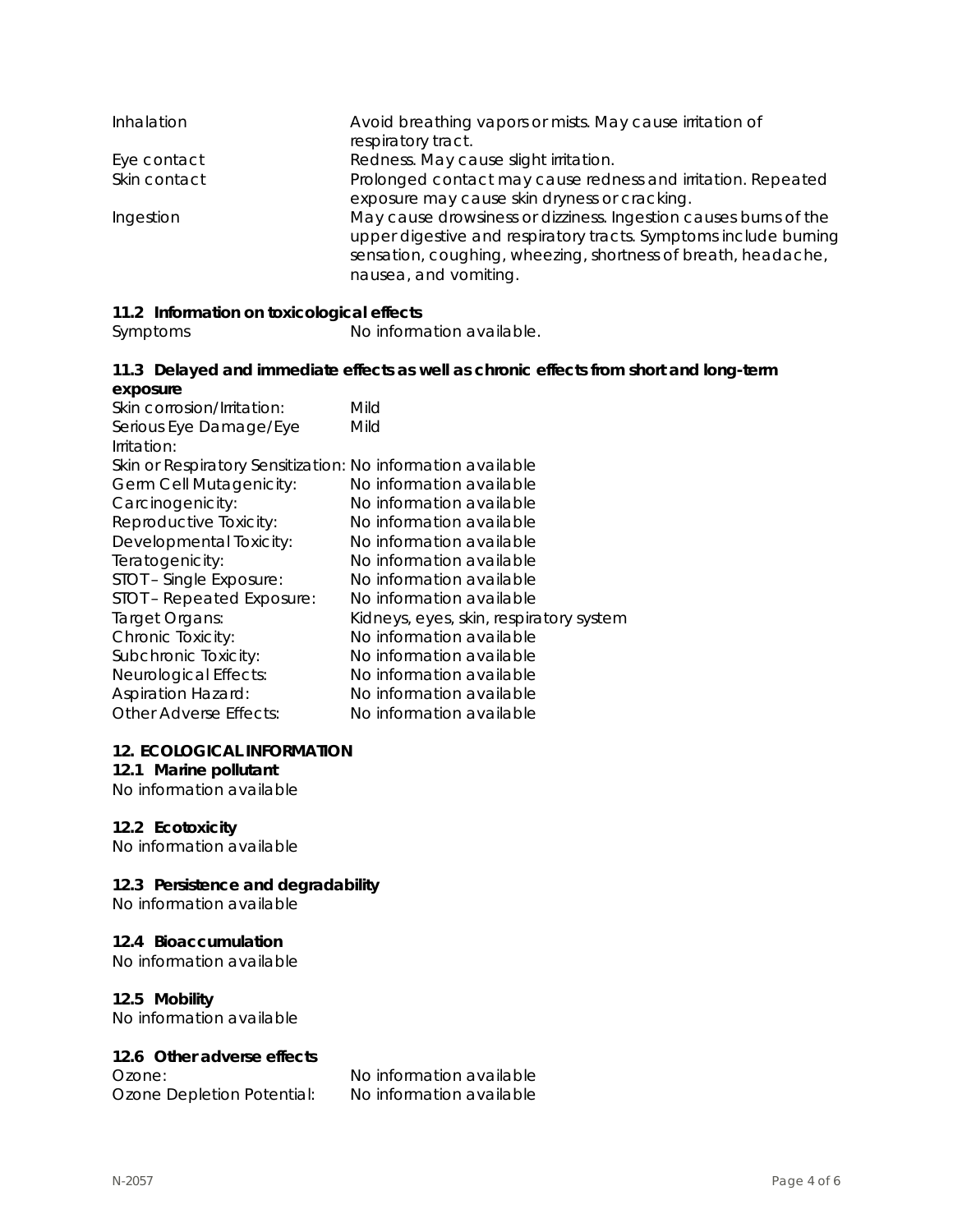# **13. DISPOSAL CONSIDERATIONS**

| IJ.<br><b>DISPOSAL CONSIDERATIONS</b>                   |                                                                                                                                                                                                                                                                                                                                                                                                                           |
|---------------------------------------------------------|---------------------------------------------------------------------------------------------------------------------------------------------------------------------------------------------------------------------------------------------------------------------------------------------------------------------------------------------------------------------------------------------------------------------------|
| 13.1 Waste treatment methods                            |                                                                                                                                                                                                                                                                                                                                                                                                                           |
| Relevant Information:                                   | Keep out of drains, sewers, ditches and waterways.                                                                                                                                                                                                                                                                                                                                                                        |
| <b>Disposal Method:</b>                                 | Use a licensed professional waste disposal service to dispose of<br>this product. Product may be dissolved in a combustible solvent<br>or absorbed onto a combustible material and burned by a<br>chemical incinerator.                                                                                                                                                                                                   |
| Contaminated Packaging:                                 | Dispose of as unused product.                                                                                                                                                                                                                                                                                                                                                                                             |
| 14.<br><b>TRANSPORT INFORMATION</b>                     |                                                                                                                                                                                                                                                                                                                                                                                                                           |
| Dot:                                                    | Not dangerous goods.                                                                                                                                                                                                                                                                                                                                                                                                      |
| 15.<br><b>REGULATORY INFORMATION</b>                    |                                                                                                                                                                                                                                                                                                                                                                                                                           |
| 15.1 US Federal Regulations                             |                                                                                                                                                                                                                                                                                                                                                                                                                           |
| Clean Water Act (CWA):                                  | This product does not contain any substances regulated as<br>pollutants pursuant to the Clean Water Act (40 CFR 122.21 and<br>40 CFR 122.42).                                                                                                                                                                                                                                                                             |
| CERCLA:                                                 | This material, as supplied, does not contain any substances<br>regulated as hazardous substances under the Comprehensive<br>Environmental Response Compensation and Liability Act<br>(CERCLA) (40 CFR 302) or the Superfund Amendments and<br>Reauthorization Act (SARA) (40 CFR 355). There may be specific<br>reporting requirements at the local, regional, or state level<br>pertaining to releases of this material. |
| 15.2 US State Regulations<br>California Proposition 65: | This product does not contain any Proposition 65 chemicals.                                                                                                                                                                                                                                                                                                                                                               |
| <b>OTHER INFORMATION</b><br>16.                         |                                                                                                                                                                                                                                                                                                                                                                                                                           |
|                                                         |                                                                                                                                                                                                                                                                                                                                                                                                                           |

| 16.1 HMIS Rating       |                  |
|------------------------|------------------|
| Health Hazard:         | $\left( \right)$ |
| Flammability:          | $\left( \right)$ |
| Physical Hazard:       | $\left( \right)$ |
| Chronic Health Hazard: | $\left( \right)$ |
|                        |                  |

# **16.2 NFPA Rating**

| Health Hazard:     |  |
|--------------------|--|
| Fire Hazard:       |  |
| Reactivity Hazard: |  |

#### **16.3 Preparation Information**

| Prepared By: | TriLink BioTechnologies, Inc.<br>858-546-0004 |
|--------------|-----------------------------------------------|
| Issue Date:  | 2016-05-31                                    |
| Version:     |                                               |

# **16.4 Further Information**

Copyright 2016 TriLink BioTechnologies, inc. License granted to make unlimited paper copies for internal use only. The above information is believed to be accurate, but not necessarily all inclusive, and thus should only be used as a guide in the handling and use of this material. The